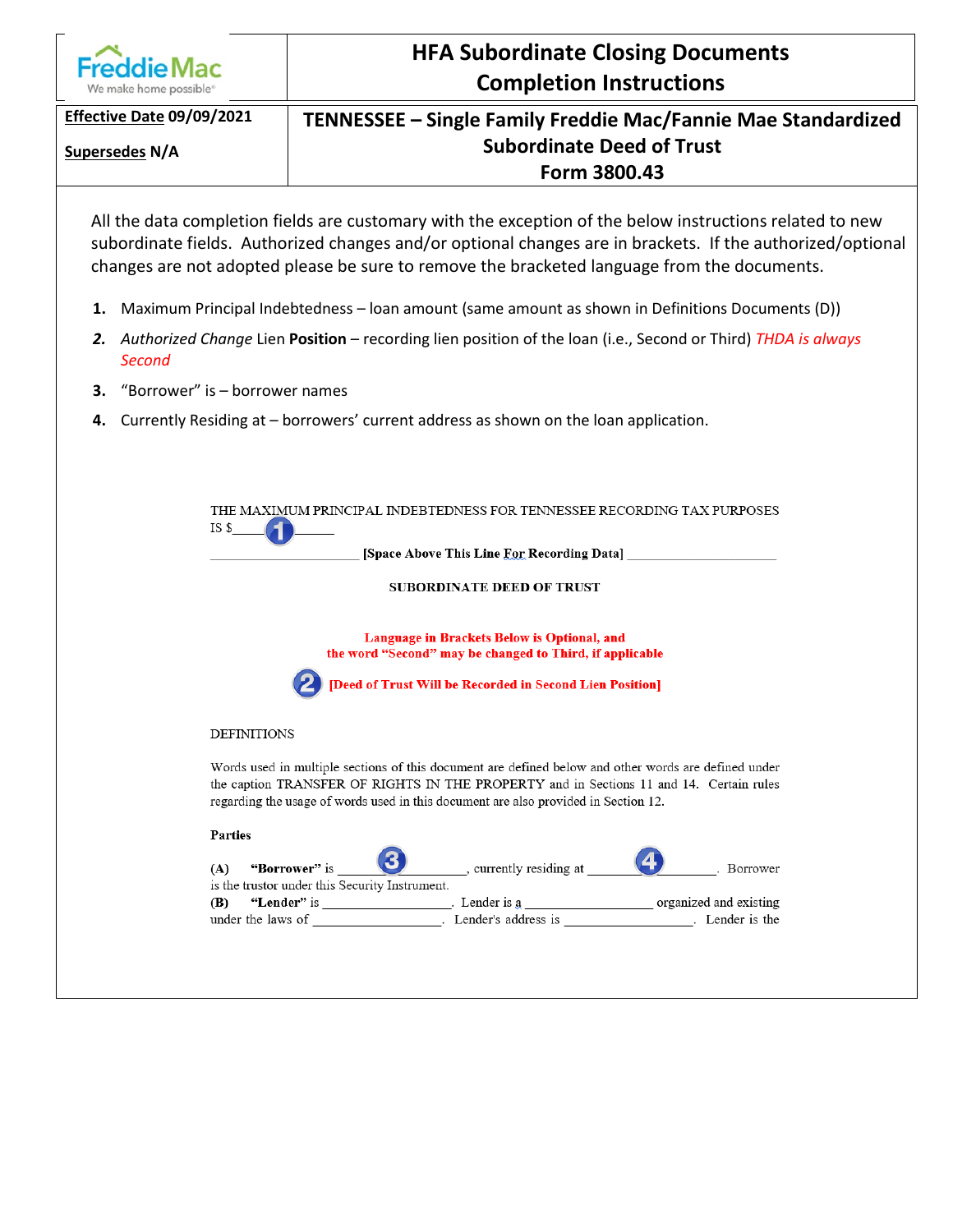

## **HFA Subordinate Closing Documents Completion Instructions**

#### **Supersedes N/A**

## **Effective Date 09/09/2021 TENNESSEE – Single Family Freddie Mac/Fannie Mae Standardized Subordinate Deed of Trust Form 3800.43** *Continued*

- **5.** If applicable, the debt will be paid . . . this is the maturity date, Month and day, as shown on the Note.
- **6.** If applicable, the debt will be paid . . . this is the maturity date, year, as shown on the Note.

#### **Documents**

"Note" means the promissory note dated and signed by each Borrower who (D) is legally obligated for the debt under that promissory note. The Note evidences the legal obligation of each Borrower who signed the Note to pay Lender Dollars (U.S. \$ plus interest, if any. Each Borrower who signed the Note has promised to pay this debt in full, in

| TENNESSEE -Single Family-Freddie Mac/Fannie Mae Standardized Subordinate Security Instrument | Form 3800.43 | 09/2021      |
|----------------------------------------------------------------------------------------------|--------------|--------------|
|                                                                                              |              | Page 1 of 12 |

accordance with the payment schedule set forth in the Note. If applicable, the debt will be paid in full no later than 6  $\bullet$ 

"Riders" means any and all Riders to this Security Instrument that are signed by Borrower. All Œ) such Riders are incorporated into and deemed to be a part of this Security Instrument.

"Security Instrument" means this document, which is dated , together with Œ) all Riders to this document.

**7.** *Optional Language* is required if the program requires owner occupancy throughout the life of the loan. Remove this optional language if failure to occupy the home as a primary residence does not trigger a default. *Required by THDA*

### **Additional Definitions**

 $(G)$ "Applicable Law" means all controlling applicable federal, state, and local statutes, regulations, ordinances, and administrative rules and orders (that have the effect of law) as well as all applicable final, non-appealable judicial opinions.

(H) "Community Association Dues, Fees, and Assessments" means all dues, fees, assessments, and other charges that are imposed on Borrower or the Property by a condominium association, homeowners association, or similar organization.

"Default" means: (i) the failure to pay any Periodic Payment or any other amount secured by this (I) Security Instrument on the date it is due; (ii) a breach of any representation, warranty, covenant, obligation, or agreement in this Security Instrument; (iii) a breach of any representation, warranty, covenant, obligation, or agreement in the first lien security instrument that is secured by the Property; or (iv) any action or proceeding described in Section 7(d).

Language in Brackets Below to be added to end of (I) above is Optional

[or (v) Borrower's failure to use the Property as their primary residence.]

 $\mathbf{J}$ "Loan" means the debt obligation evidenced by the Note, plus any interest, prepayment charges, costs, expenses, and late charges due under the Note, and all sums due under this Security Instrument, plus any interest.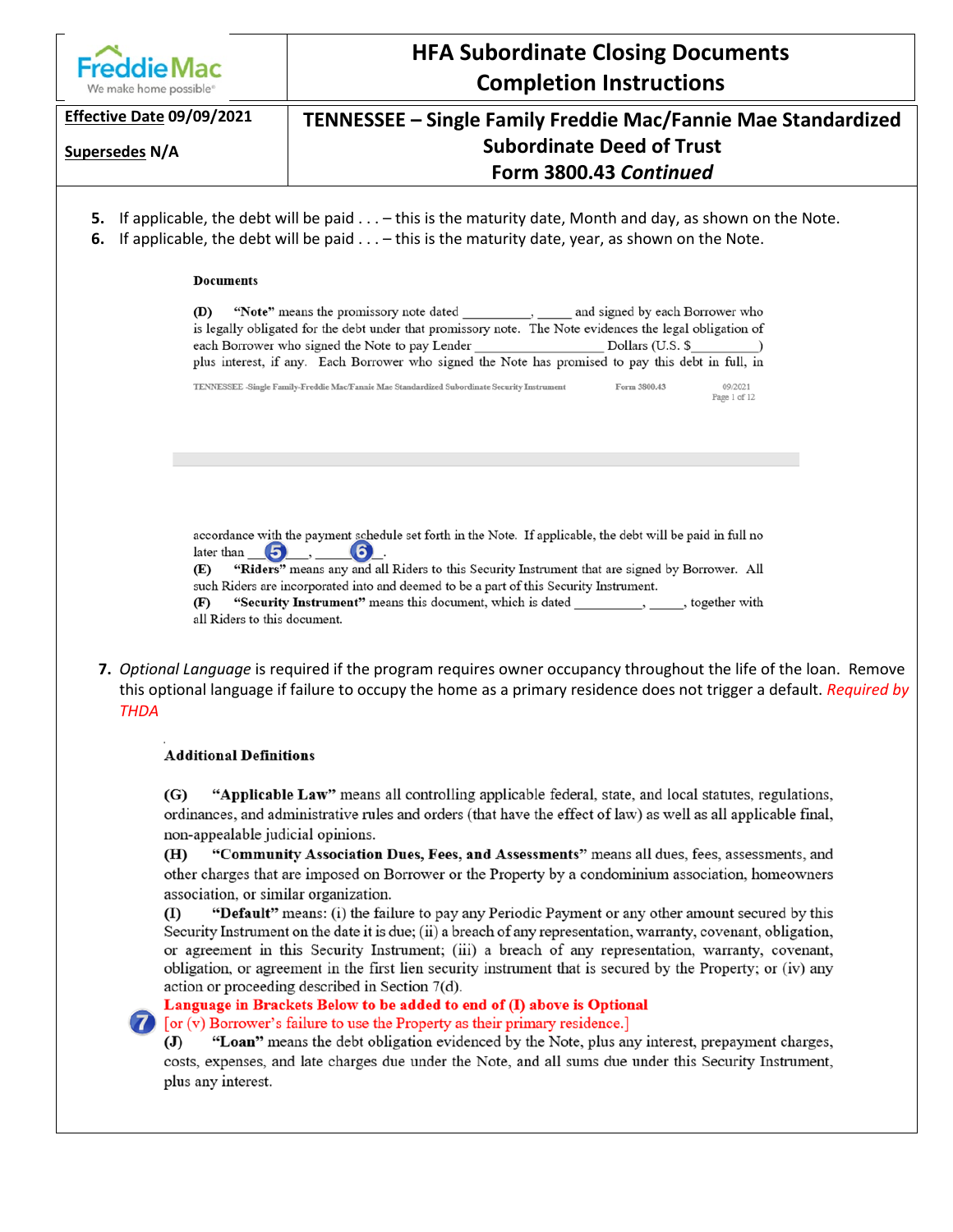|                                                          | <b>HFA Subordinate Closing Documents</b>                                                                                                                                                                                                                                                                                                                                                                                                                                                                                                                                                                                                                                                                                                                           |
|----------------------------------------------------------|--------------------------------------------------------------------------------------------------------------------------------------------------------------------------------------------------------------------------------------------------------------------------------------------------------------------------------------------------------------------------------------------------------------------------------------------------------------------------------------------------------------------------------------------------------------------------------------------------------------------------------------------------------------------------------------------------------------------------------------------------------------------|
| <b>Freddie Mac</b><br>We make home possible <sup>®</sup> | <b>Completion Instructions</b>                                                                                                                                                                                                                                                                                                                                                                                                                                                                                                                                                                                                                                                                                                                                     |
| Effective Date 09/09/2021                                | TENNESSEE – Single Family Freddie Mac/Fannie Mae Standardized                                                                                                                                                                                                                                                                                                                                                                                                                                                                                                                                                                                                                                                                                                      |
| Supersedes N/A                                           | <b>Subordinate Deed of Trust</b>                                                                                                                                                                                                                                                                                                                                                                                                                                                                                                                                                                                                                                                                                                                                   |
|                                                          | Form 3800.43 Continued                                                                                                                                                                                                                                                                                                                                                                                                                                                                                                                                                                                                                                                                                                                                             |
|                                                          | 8. Authorized Change - Transfer of Rights of the Property. Lenders MAY preprint this document with County<br>embedded in that portion of the section of the document titled TRANSFER OF RIGHTS IN THE PROPERTY that<br>requires entry of the Type of Recording Jurisdiction, if all mortgage recordations in the state take place at the<br>county level. In such cases, the words [Type of Recording Jurisdiction] do not have to appear beneath the word<br>County. In addition, if documents are prepared on a transaction-by-transaction basis and the Name of Recording<br>Jurisdiction is typed in when the document is prepared, the words [Name of Recording Jurisdiction] do not have<br>to appear beneath the actual name of the recording jurisdiction. |
|                                                          | TRANSFER OF RIGHTS IN THE PROPERTY<br>This Security Instrument secures to Lender (i) the repayment of the Loan, and all renewals, extensions,<br>and modifications of the Note, and (ii) the performance of Borrower's covenants and agreements under<br>this Security Instrument and the Note. For this purpose, Borrower irrevocably grants and conveys to<br>Trustee, in trust, with power of sale, the following described property located in the<br>of                                                                                                                                                                                                                                                                                                       |
|                                                          | [Name of Recording Jurisdiction]<br>[Type of Recording Jurisdiction]<br>8                                                                                                                                                                                                                                                                                                                                                                                                                                                                                                                                                                                                                                                                                          |
|                                                          | <b>Derivation Clause</b><br>The instrument constituting the source of the Borrower's interest in the foregoing described<br>property was a [Warranty Deed] [Quitclaim Deed] [Other] recorded [at Book ]<br>Page ] [under Instrument No. ] in the Register's<br>Office<br>οf<br>County, Tennessee.<br>9. Authorized Change - Lenders MAY delete from the last sentence of the next-to-last paragraph that precedes the<br>Uniform Covenants section the word "generally" and replace it with the word "specially", if the security property                                                                                                                                                                                                                         |
| borrower (rather than a general warranty).               | is located in an area in which security instruments normally provide for a special warranty of title by the                                                                                                                                                                                                                                                                                                                                                                                                                                                                                                                                                                                                                                                        |

BORROWER REPRESENTS, WARRANTS, COVENANTS, AND AGREES that: (i) Borrower lawfully owns and possesses the Property conveyed in this Security Instrument in fee simple or lawfully has the right to use and occupy the Property under a leasehold estate; (ii) Borrower has the right to grant and convey the Property or Borrower's leasehold interest in the Property, subject to any existing senior encumbrances; and (iii) the Property is unencumbered, and not subject to any other ownership interest in the Property, except for encumbrances and ownership interests of record. Borrower warrants generally

 $\boldsymbol{9}$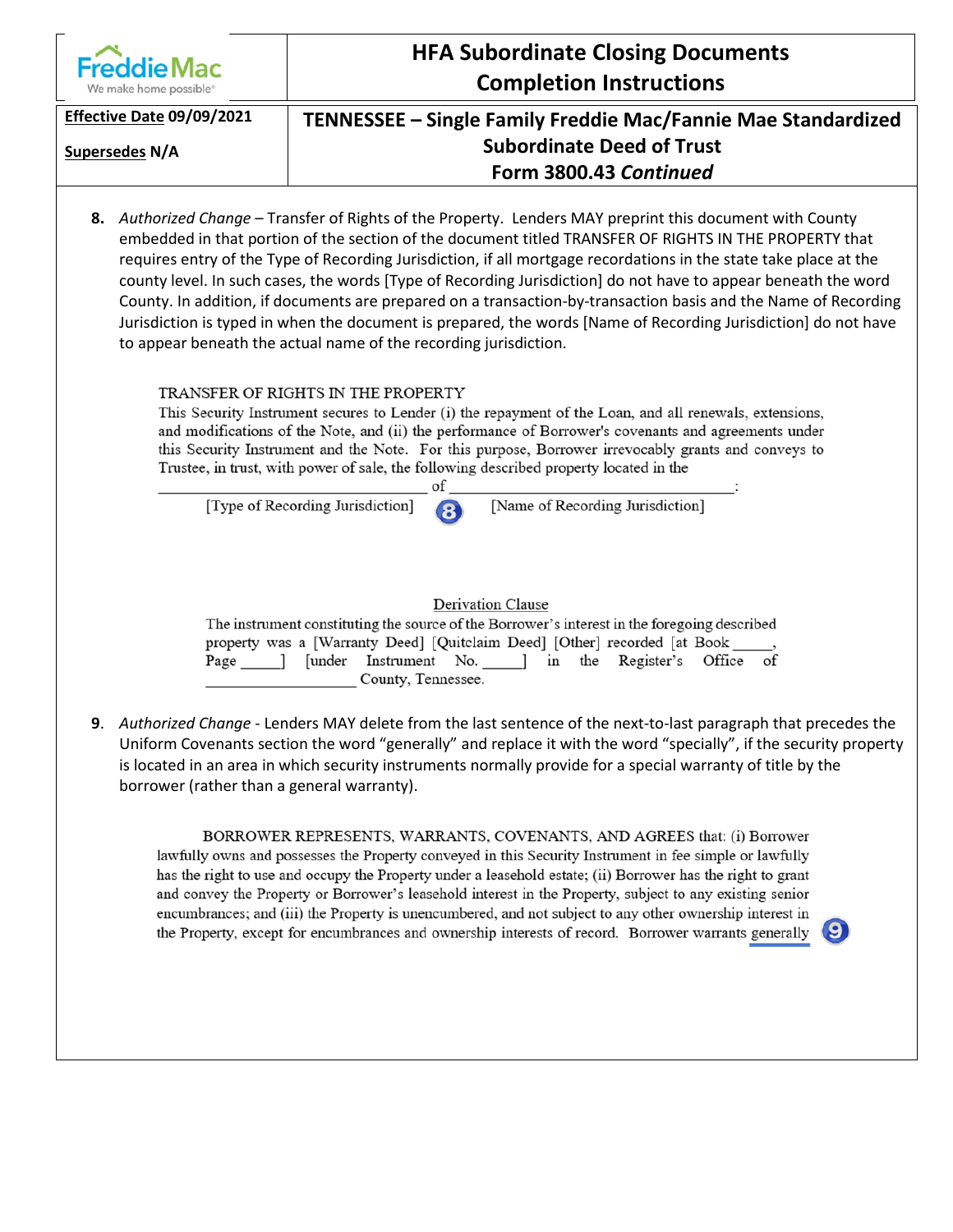| <b>Freddie Mac</b><br>We make home possible <sup>®</sup> | <b>HFA Subordinate Closing Documents</b><br><b>Completion Instructions</b>                                                                                                                                                                                                                                                                                                                                                                                                                                                                                                                                                                                                                                                                                                                                                                                                                                                                                                                                                                                                                                                                                                                |
|----------------------------------------------------------|-------------------------------------------------------------------------------------------------------------------------------------------------------------------------------------------------------------------------------------------------------------------------------------------------------------------------------------------------------------------------------------------------------------------------------------------------------------------------------------------------------------------------------------------------------------------------------------------------------------------------------------------------------------------------------------------------------------------------------------------------------------------------------------------------------------------------------------------------------------------------------------------------------------------------------------------------------------------------------------------------------------------------------------------------------------------------------------------------------------------------------------------------------------------------------------------|
| Effective Date 09/09/2021<br>Supersedes N/A              | TENNESSEE – Single Family Freddie Mac/Fannie Mae Standardized<br><b>Subordinate Deed of Trust</b><br>Form 3800.43 Continued                                                                                                                                                                                                                                                                                                                                                                                                                                                                                                                                                                                                                                                                                                                                                                                                                                                                                                                                                                                                                                                               |
| 10<br>$[24]$ .                                           | 10. Optional Language is required if the first mortgage is an FHA loan Required by THDA<br>23. Waivers. Borrower waives all right of homestead, equity of redemption, statutory right of<br>redemption, and relinquishes all other rights and exemptions of every kind, including, but not limited to,<br>a statutory right to an elective share in the Property.<br>[The following Section is OPTIONAL]<br>CERTAIN RESTRICTIONS TERMINATE ON FORECLOSURE OF HUD-<br><b>INSURED FIRST DEED OF TRUST.</b><br>In the event of foreclosure or deed in lieu of foreclosure of a prior deed of trust, security deed, or<br>assignment of the first deed of trust securing the first lien note to the Secretary of Housing and Urban<br>Development, any provisions herein or any provisions in any other collateral agreement restricting the use<br>of the Property or otherwise restricting the Borrower's ability to sell the Property will have no further<br>force or effect. Any person (including their successors or assigns) receiving title to the Property through<br>a foreclosure or deed in lieu of foreclosure of a prior security deed will receive title to the Property free |
|                                                          | and clear from such restrictions.<br>BY SIGNING BELOW, Borrower accepts and agrees to the terms and covenants contained in this<br>Security Instrument and in any Rider signed by Borrower and recorded with it.<br>IN WITNESS WHEREOF, Borrower has signed this Security Instrument.                                                                                                                                                                                                                                                                                                                                                                                                                                                                                                                                                                                                                                                                                                                                                                                                                                                                                                     |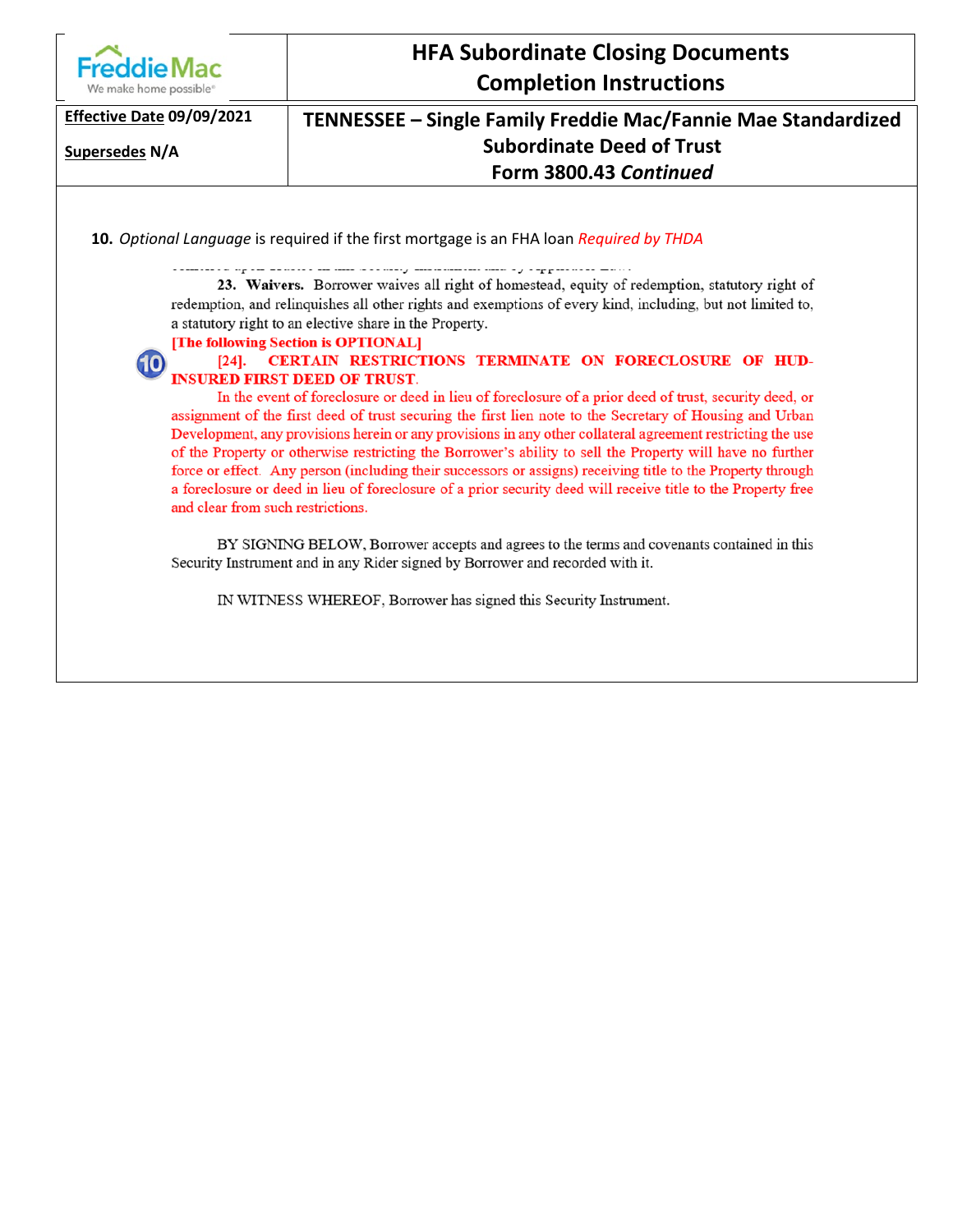

# **HFA Subordinate Closing Documents Completion Instructions**

**Supersedes N/A**

## **Effective Date 09/09/2021 TENNESSEE – Single Family Freddie Mac/Fannie Mae Standardized Subordinate Deed of Trust Form 3800.43** *Continued*

### **Please note that these Additional Authorized Changes are acceptable:**

The following customary changes MAY be made to this document at the lender's option:

- **A.** Lenders MAY add legends to identify the preparers of the document, consistent with the requirements of state and local laws.
- **B.** Although not required, lenders MAY include at the bottom of each page "initial lines" on which borrowers may insert their initials to acknowledge that all pages of the document are present. If lines are provided for initials, the originator is not required to have borrowers initial the document, but if the borrower initials the document, the originator must require that the borrower initial each and every page as indicated.
- **C.** Lenders MAY insert the appropriate acknowledgment in the blank space after the signature lines as documents for individual mortgages are prepared or MAY print documents bearing the appropriate acknowledgment(s) in advance for use as the need arises.
- **D.** Lenders MAY adjust cross-references to section, paragraph, or page numbers, if needed to reflect changes in section, paragraph, or page numbers that result from adding, modifying, or deleting certain language in accordance with another authorized change.
- **E.** Lenders MAY add the words "Purchase Money" in front of or above the caption "Deed of Trust", if all, or any portion, of the loan proceeds are to be used to purchase the security property. Lenders MAY also add the following in parentheses either above the caption or in the space provided for the legal description of the property:

*(All or part of the purchase price of the Property is paid for with the money loaned.)*

- **F.** Lenders MAY delete the word "Witnesses" and the two accompanying lines for witness signatures that appear to the left of the Borrower signature lines on Page 12, if the document is notarized. *THDA has deleted, notary required*
- **G.** Lenders MAY add an asterisk (\*) following the applicable borrower's name in Definition (A). Borrower on Page 1 and following the applicable borrower's signature on the last page of the document and then insert the following legend immediately after the execution block on this page, if a borrower is signing the document for the sole purpose of waiving dower rights:

*\* \_\_\_\_\_\_\_\_\_\_\_\_\_\_\_\_\_\_ signs as Borrower solely for the purpose of waiving dower rights without personal obligation for payment of any sums secured by this Security Instrument.*

**H.** Lenders may insert a Notice on the Security Instrument if the Notice is required by applicable law for the type of transaction.